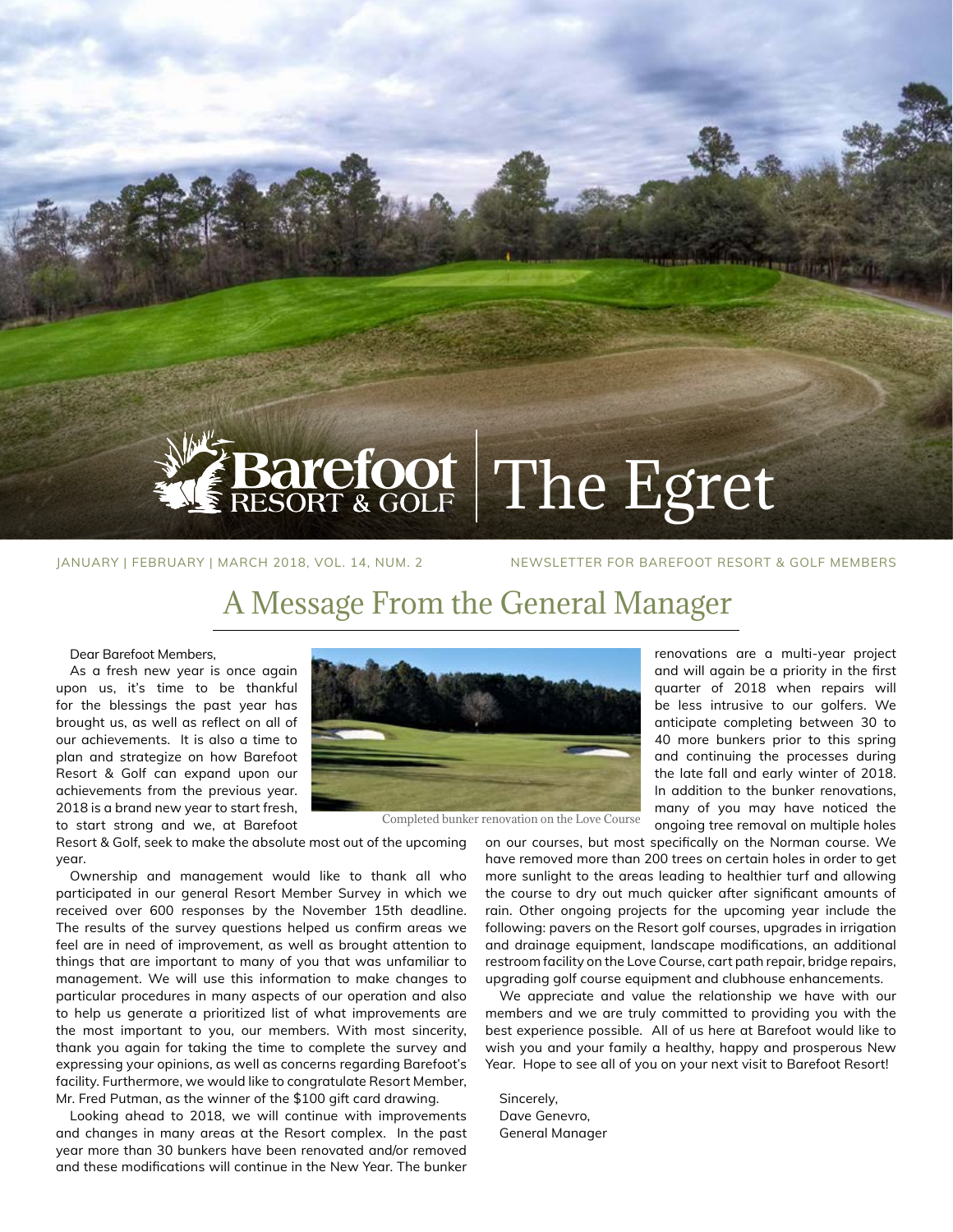### Fall Fun

This fall was all fun for Barefoot Members with a fantastic social schedule spanning from early October all the way to late December. The final quarter of 2017 kicked off with Oktoberfest, which was certainly NOT the würst party ever! Barefoot's banquet hall was festooned with the Bavarian blue and white, as well as traditional alpine hats for guests to take home as a souvenir. The spread was a traditional fare of German potato salad, cabbage & kielbasa, jägerschnitzel, in addition to the German Chocolate Cake, which paired perfectly with the special German beer Warsteiner. If the premium pilsner did not tickle your taste buds, an Oktoberfest Shandy and domestic draft mugs were also on special for the faux folk festival.



Mr. and Mrs. Anderson at Oktoberfest.

night long! Barefoot Resort & Golf would like to thank and congratulate Mrs. Amy McGinley for her kindness and generosity. As winner of the 50/50 raffle, Mrs. McGinley kindly donated her winnings back, bringing the total proceeds benefitting Sea Haven: Emergency Crisis Services for Youth to \$140.00!

The Membership Department would like to thank you for your continued support and overwhelming attendance at our new member functions and social events. Looking forward to the 2018, we are excited to continue to add even more new, fresh events to your social schedule, including Happy Hour of Champions and A Taste of Italia. If you are interested in attending

Come the end of October, it was all spooky sounds, creepy cuisine and frightening fun at the Boos & Booze Halloween Happy Hour. Most Resort Members didn't dare to be caught dead without a costume on October 27th. From scary to silly to supernatural, the crowd's costumes were nothing short of BOO-tiful and FANG-tastic. Back by popular demand, DJ Butch had all the spirits in attendance materializing on the dance floor – both ghosts and ghouls boogied down to popular spooky soundtracks. Barefoot Resort would like to recognize Mr. & Mrs. Anderson's creativity and also congratulate them on taking home the 2017 costume contest's top prize.

The fun this fall didn't stop when November started as two new events dominated the social schedule – Little Havana at the Cabana and Winestock Happy Hour. Cigar smoke swirled in the crisp fall air, as Barefoot Members enjoyed authentic Cuban cuisine accompanied with jams by Jeremiah Reyes. The hippie happy hour kept it real with groovy tunes and generosity. DJ Butch was back once again and played that funky music all

these or any of the other social events listed on the calendar insert, please contact the Membership Department at 843-390-3207 or jjester@barefootgolf.com to make your reservation today!



Oktoberfest – definitely NOT the würst part ever!



Happy Halloween!

#### Help Barefoot Go Green

Based on the results from our most recent Membership Survey, Barefoot Resort and Golf has determined that in order to become more eco-friendly we will begin emailing the quarterly newsletter beginning with the 2nd Quarter of 2018. Web links to the quarterly newsletter will be included in our bi-weekly communications as a reminder to all members. The quarterly newsletter is always available on our website www.barefootgolf.com for those to view and print at their leisure.

#### Current Information

The Membership Department is committed to making sure that all communication to the Members of Barefoot Resort is received. If you have recently moved, changed phone numbers or email address, including spouses' information, please contact the Membership Department with the updated information as soon as possible by calling 843-390-3207 or email jjester@barefootgolf.com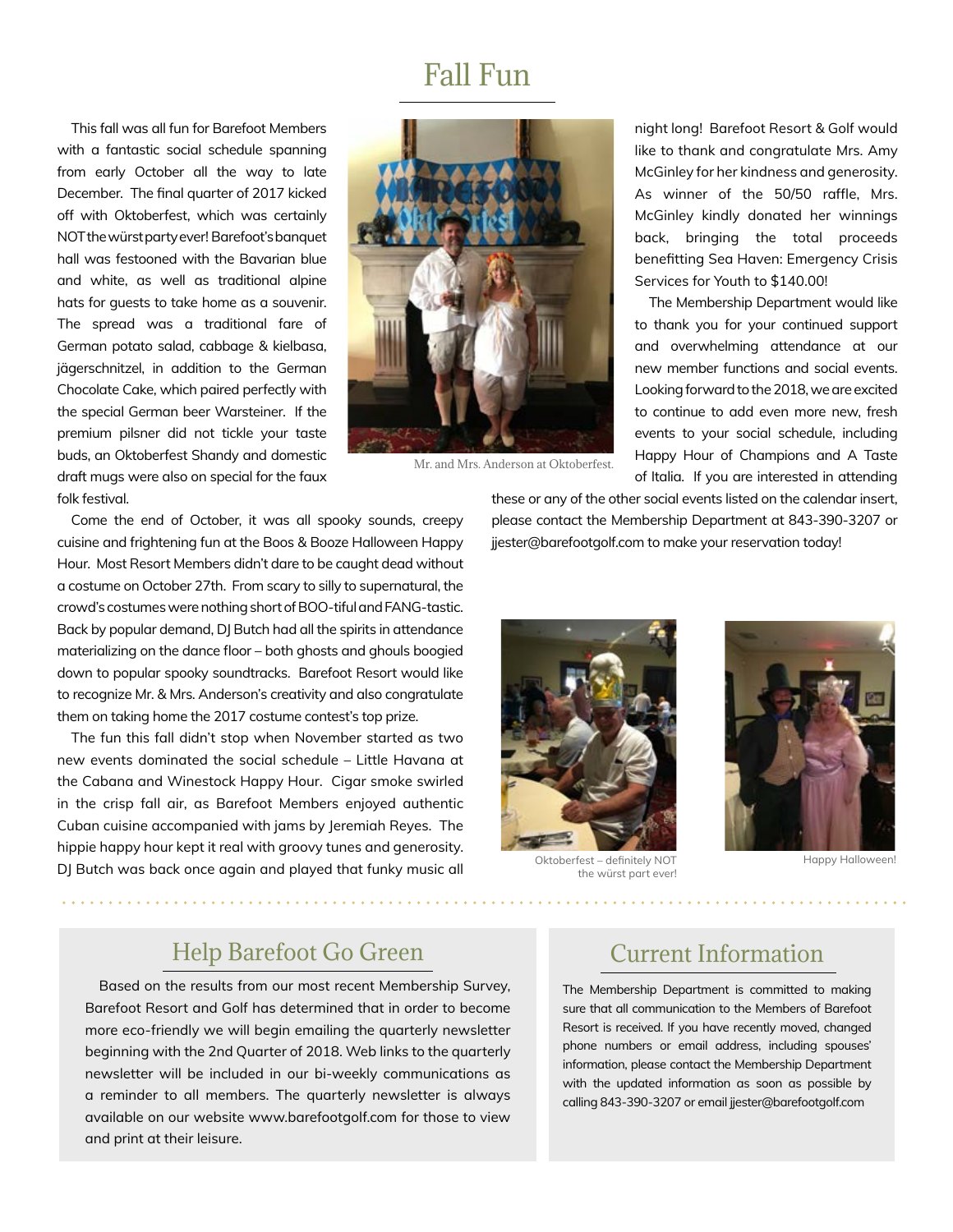#### Larkin - Lindstrom Capture Member-Member Title

On a sunny, but chilly November morning, golfers took to the Norman course to compete in Barefoot's annual Member-Member Golf Tournament. This year's format was comprised of 6 holes best ball, 6 holes alternate shot and 6 holes scramble. With a total of 30 teams made up of men, women and couples, the three flights of skilled participants displayed their top golf game, fostering a highly competitive tournament that concluded in a shootout played over 3 holes using an alternative shot format. Following the competition, participants were served an assortment of food provided by our Food and Beverage Department along with prizes from the Pro



Tim Lark and Chuck Lindstrom

Shop Staff. Barefoot Resort & Golf would like to congratulate and thank all of those who participated in the 2017 Member-Member tournament. We would also like to give special recognition to the following flight winners: Lester Jee and Glenn Talley, 2nd place Tim Larkin and Chuck Lindstrom – Mens Flight; Ed and Donna Dorward – Mixed Flight; Terry Jee and Carol Chace – Ladies Flight. All four teams gathered for a three hole shoot out to determine the overall champion which was won by Tim Larkin and Chuck Lindstrom, who defeated Lester Jee and Glenn Talley after a one hole playoff.

#### Caledonia Travel Set for February 12th

For those of you who have never played this prestigious golf course here is your chance. With an annual ranking on Golf Digest's "America's 100 Greatest Public courses" it is no wonder that Caledonia is referred to by some as the Augusta National of the Grand Strand. In most recent news, Caledonia was ranked #29 in GOLF Magazines 2016 "Top 100 You Can Play". To give you a brief history about Caledonia, the course was built on one of the largest rice plantations in Georgetown County by renowned Architect Mike Strantz. You may be familiar with some of his other masterpieces such as Tobacco Road, Bulls Bay and Tot Hill Farm just to name a few. When driving down the entrance to the Clubhouse through the impressive wall of 150 year old live oaks on both sides of the road, you are able to imagine the rich history of the agricultural past and more recent use of the land as a hunting and fishing refuge. Although only 6,526 yards long, short by today's standards, the par 70 layout presents a fair challenge to any level golfer. Caledonia has been described as having "18 signature holes," with holes routed around majestic oaks and



18th Green and Clubhouse At, Caledonia Golf and Fish Club

meandering streams. The picturesque 18th hole borders the Plantation's old rice field, and requires a precise tee shot that sets up a difficult second shot: a forced carry onto a green that is bordered by the antebellum style clubhouse. Director of Golf Operations, Bob Seganti, is offering a special rate of \$60 per player to Barefoot Golf Members for the February 12th Travel Day. The travel day to Caledonia is only available to Golf Level Members and no guests are permitted. Eight foursomes are available with a single tee beginning at 11:32 AM. Please call 843- 390-3200 by January 29th before 4:00 PM. All tee times must be made as a four-some. All singles will be placed on a waiting list. A strict 48- hour cancellation policy is in effect.

#### Barefoot Ladies Golf Assosciation



Phew! The BLGA had a banner year in 2017—70 members strong with handicaps/ indexes from 7 to 49!

Besides our Thursday league play, we hosted all sorts of events and socials: our interclub "Fun Day", our Spring Fling, the Solheim Match Play tournament, Monday 9-hole fun play, our Ace of the Year tournament—just to name a few.

Join us in 2018! Annual membership (Jan-Dec) in the BLGA is open to current golf members of the Barefoot Resort & Golf and the Dye Club. For more details on joining, simply send an email to blgamembership@ gmail.com by January 31 so you don't miss out on a single activity!



Congratulations to Mr. Tom Foust (photo) for taking home the coveted Barefoot Cup Trophy by a winning margin of 3 strokes! We would also like to congratulate runner up Mr. Randy Larson and 3rd place finisher Dan Dolan.



Team USA poses for a photo after being victorious over team Europe for the annual Barefoot Ladies Golf Association Solheim Cup.